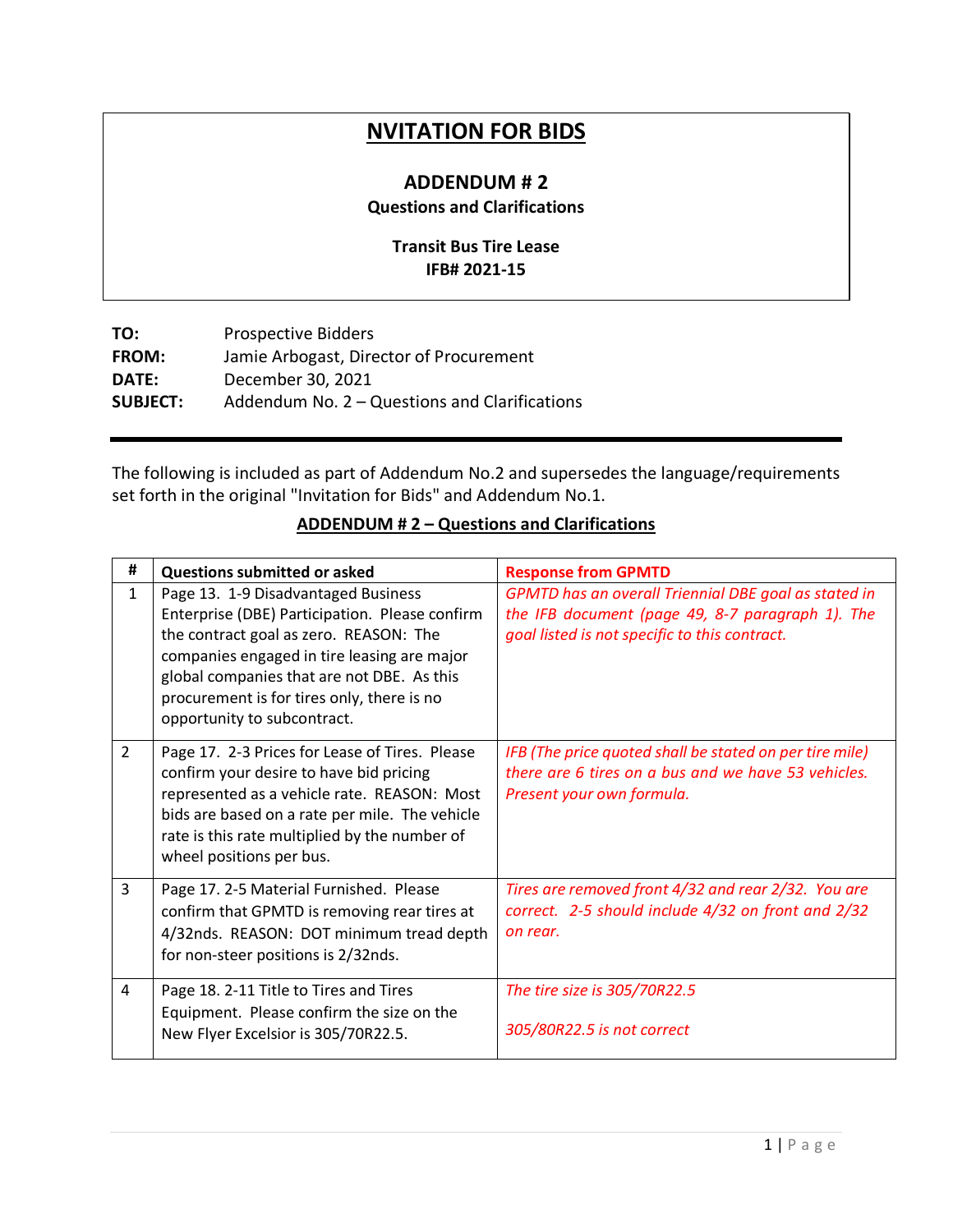| 5              | Page 18. 2-11 Title to Tires and Tires<br>Equipment. Please confirm if there are any<br>special tire requirements for the Proterra<br>Catalyst 2. REASON: Initial production of the<br>Proterra Catalyst E2 limited the fitment to a<br>special tire from Michelin. Proterra modified<br>their design in later production to allow for<br>most standard 315/80R22.5 to be utilized.                  | The last information we have that Michelin tire was<br>made exclusively for Proterra Catalyst 2. If you have<br>that Proterra<br>documentation<br>modified<br>this<br>requirement to include most standard 315/80R22.5<br>that will be acceptable. |
|----------------|------------------------------------------------------------------------------------------------------------------------------------------------------------------------------------------------------------------------------------------------------------------------------------------------------------------------------------------------------------------------------------------------------|----------------------------------------------------------------------------------------------------------------------------------------------------------------------------------------------------------------------------------------------------|
| 6              | Page 25-28. 3-14 Insurance Requirements.<br>Endorsements. Please confirm that specific<br>contract information may be conveyed on<br>Certificate(s) of Insurance in lieu of specific<br>contract policy endorsements. REASON:<br>Major global corporations contract with<br>thousands of entities. As a matter of<br>practicability, policies are not endorsed for<br>specific individual contracts. | OK, Confirmed.                                                                                                                                                                                                                                     |
| $\overline{7}$ | Page 25-28. 3-14 Insurance Requirements.<br>Notifications. Please confirm your<br>understanding that negotiation of policies can<br>occur up to the point of expiration and a COI,<br>or notice of cancellation, may not be provided<br>prior to expiration in every instance.                                                                                                                       | OK, Confirmed.                                                                                                                                                                                                                                     |
| 8              | Page 25-28. 3-14 Insurance Requirements.<br>Copies of Policies. Please confirm your<br>understanding that copies of insurance<br>policies cannot be provided but inspection of<br>policies can be arranged. REASON: Major<br>corporations consider policies confidential and<br>proprietary. Inspection of policies can be<br>arranged on mutually agreeable terms.                                  | GPMTD is agreeable to signing a nondisclosure<br>agreement where GPMTD would keep them<br>confidential unless in litigation with them concerning<br>the insurance provided as a compromise.                                                        |
| 9              | Page 25-28. 3-14 Insurance Requirements.<br>Subcontractors. Please confirm that<br>subcontractors (if any) may carry their own<br>insurance in lieu of the prime contractor<br>providing coverage for subcontractors.                                                                                                                                                                                | OK, Confirmed.                                                                                                                                                                                                                                     |
| 10             | Page 25-28. 3-14 Insurance Requirements. 3-<br>14.2 Required Coverages. A. Commercial<br>General Liability. Please confirm self-insured<br>retentions may be utilized for CGL. REASON:<br>The major corporations that participate in tire<br>leasing utilize self-insured retentions for this<br>coverage.                                                                                           | OK, Confirmed.                                                                                                                                                                                                                                     |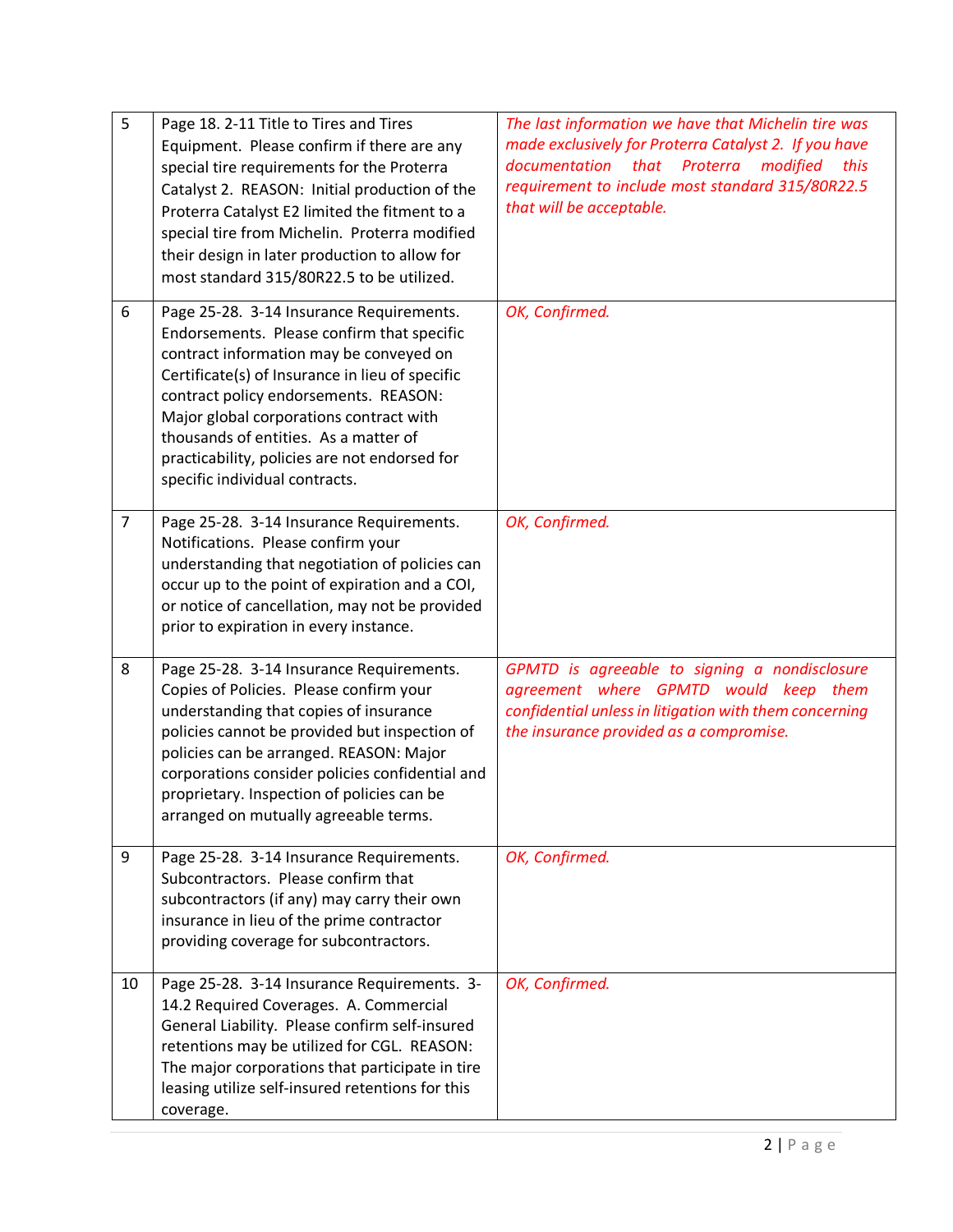| 11 | Page 25-28. 3-14 Insurance Requirements. 3-<br>14.2 Required Coverages. B. Business<br>Automobile Policy. Please confirm<br>Comprehensive coverage is not applicable to<br>this procurement.                                                                                                                                                                                                                                                                                                                                                                                                                                                                                                                                                                                                                                      | Ok, Confirmed, GPMTD will revise. |
|----|-----------------------------------------------------------------------------------------------------------------------------------------------------------------------------------------------------------------------------------------------------------------------------------------------------------------------------------------------------------------------------------------------------------------------------------------------------------------------------------------------------------------------------------------------------------------------------------------------------------------------------------------------------------------------------------------------------------------------------------------------------------------------------------------------------------------------------------|-----------------------------------|
| 12 | Page 25-28. 3-14 Insurance Requirements. 3-<br>14.2 Required Coverages. B. Business<br>Automobile Policy. Please confirm Collision<br>coverage is not applicable to this<br>procurement.                                                                                                                                                                                                                                                                                                                                                                                                                                                                                                                                                                                                                                          | OK, Confirmed, GPMTD will revise. |
| 13 | Page 25-28. 3-14 Insurance Requirements. 3-<br>14.2 Required Coverages. C. Professional<br>Liability. Please confirm this coverage is not<br>applicable to this procurement.                                                                                                                                                                                                                                                                                                                                                                                                                                                                                                                                                                                                                                                      | OK, Confirmed, GPMTD will revise. |
| 14 | Page 25-28. 3-14 Insurance Requirements. 3-<br>14.2 Required Coverages. E. Other Insurance<br>Provisions. Please modify paragraph b. as<br>follows:                                                                                                                                                                                                                                                                                                                                                                                                                                                                                                                                                                                                                                                                               | OK, GPMTD will revise.            |
|    | For any claims related to this project, the<br>Contractor's insurance coverage shall be<br>primary insurance coverage at least as broad<br>as ISO CG 20 01 04 13 as respects the District,<br>its officers, officials, employees, and<br>volunteers. Any insurance or self-insurance<br>maintained by the District, its officers, officials,<br>employees, or volunteers shall be excess of<br>the Contractor's insurance and shall not<br>contribute with it. Contractor shall procure<br>and maintain for the duration of the contract,<br>and for 2 years thereafter, insurance against<br>claims for injuries to persons or damages to<br>property which may arise from or in<br>connection with the performance of the work<br>hereunder by the Contractor, his agents,<br>representatives, employees, or<br>subcontractors. |                                   |
| 15 | Page 33. 5-11 Indemnification and Hold<br>Harmless. Please modify as follows:<br>To the fullest extent permitted by law,<br>Contractor agrees to indemnify, and hold<br>harmless, and upon request, defend GPMTD,<br>its officers, directors, Board Members,<br>employees, agents, representatives,                                                                                                                                                                                                                                                                                                                                                                                                                                                                                                                               | OK, GPMTD will revise.            |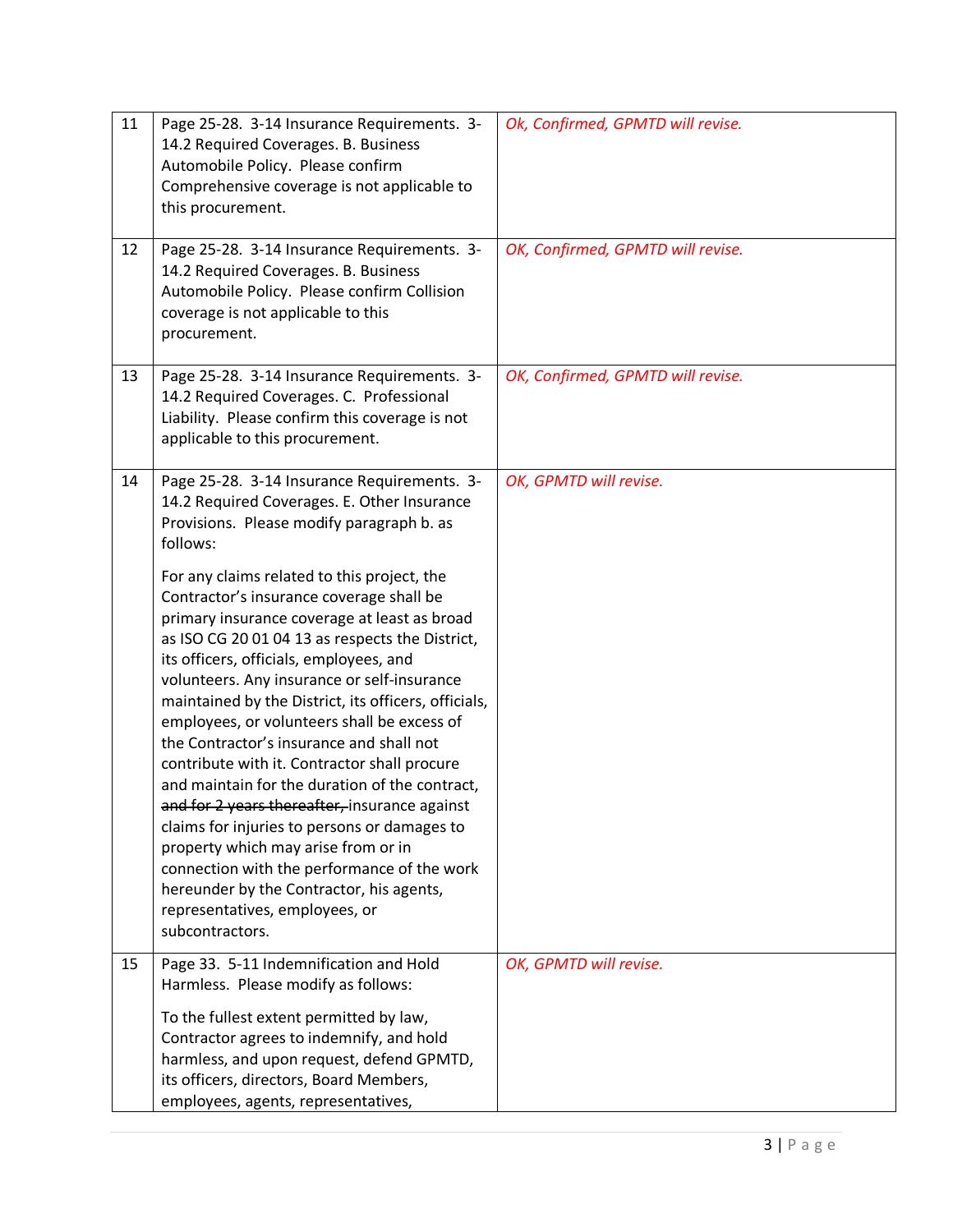|    | volunteers, subsidiaries, successors, and          |                        |
|----|----------------------------------------------------|------------------------|
|    | assigns ("Indemnitees"), from any claim,           |                        |
|    | liability, damage, expense, suit or demand         |                        |
|    | (including, without limitation, reasonable         |                        |
|    | attorneys' fees and court costs) for any losses,   |                        |
|    | damages, injuries, or death to any persons         |                        |
|    | including Contractor's employees or any            |                        |
|    | Subcontractor's employees, or for damage or        |                        |
|    | loss to any third-party property, arising out of   |                        |
|    |                                                    |                        |
|    | or in any manner related to, based upon, or in     |                        |
|    | connection with any operations, performance,       |                        |
|    | breach, course or Scope of Work, act,              |                        |
|    | omissions, or presence upon, use, or other         |                        |
|    | encountering of any property, facilities,          |                        |
|    | personnel, vehicles, equipment, or operation       |                        |
|    | of GPMTD by or involving GPMTD, Contractor         |                        |
|    | or any of their employees, agents,                 |                        |
|    | representatives, facilities, vehicles, materials,  |                        |
|    | equipment, or Subcontractors (regardless of        |                        |
|    | tier) or anyone directly or indirectly employed    |                        |
|    | by any of them, in any connection with the         |                        |
|    | Work performed by or on behalf of Contractor,      |                        |
|    | regardless of whether the Contractor is a party    |                        |
|    | to any lawsuit. In that regard, this obligation to |                        |
|    | indemnify includes, without limitation, claims     |                        |
|    | against GPMTD for GPMTD's own negligence           |                        |
|    | or fault.                                          |                        |
| 16 | Page 57. Attachment F - Indemnity and              | OK, GPMTD will revise. |
|    | Insurance Requirements. Please modify              |                        |
|    | paragraph 2 as follows:                            |                        |
|    |                                                    |                        |
|    | You should check with your Insurance advisors      |                        |
|    | to verify compliance and determine if              |                        |
|    | additional coverage or limits may be needed        |                        |
|    | to adequately insure your obligations under        |                        |
|    | this agreement. These are the minimum              |                        |
|    | required and do not in any way represent or        |                        |
|    | imply that such coverage is sufficient to          |                        |
|    | adequately cover the Contractor's liability        |                        |
|    | under this agreement. The full coverage and        |                        |
|    | limits afforded under Contractor's policies of     |                        |
|    | Insurance shall be available to GPMTD and          |                        |
|    | these Insurance Requirements shall not in any      |                        |
|    | way act to reduce coverage that is broader or      |                        |
|    | includes higher limits than those required. The    |                        |
|    | Insurance obligations under this agreement         |                        |
|    |                                                    |                        |
|    | shall be, at least: 1-all the Insurance coverage   |                        |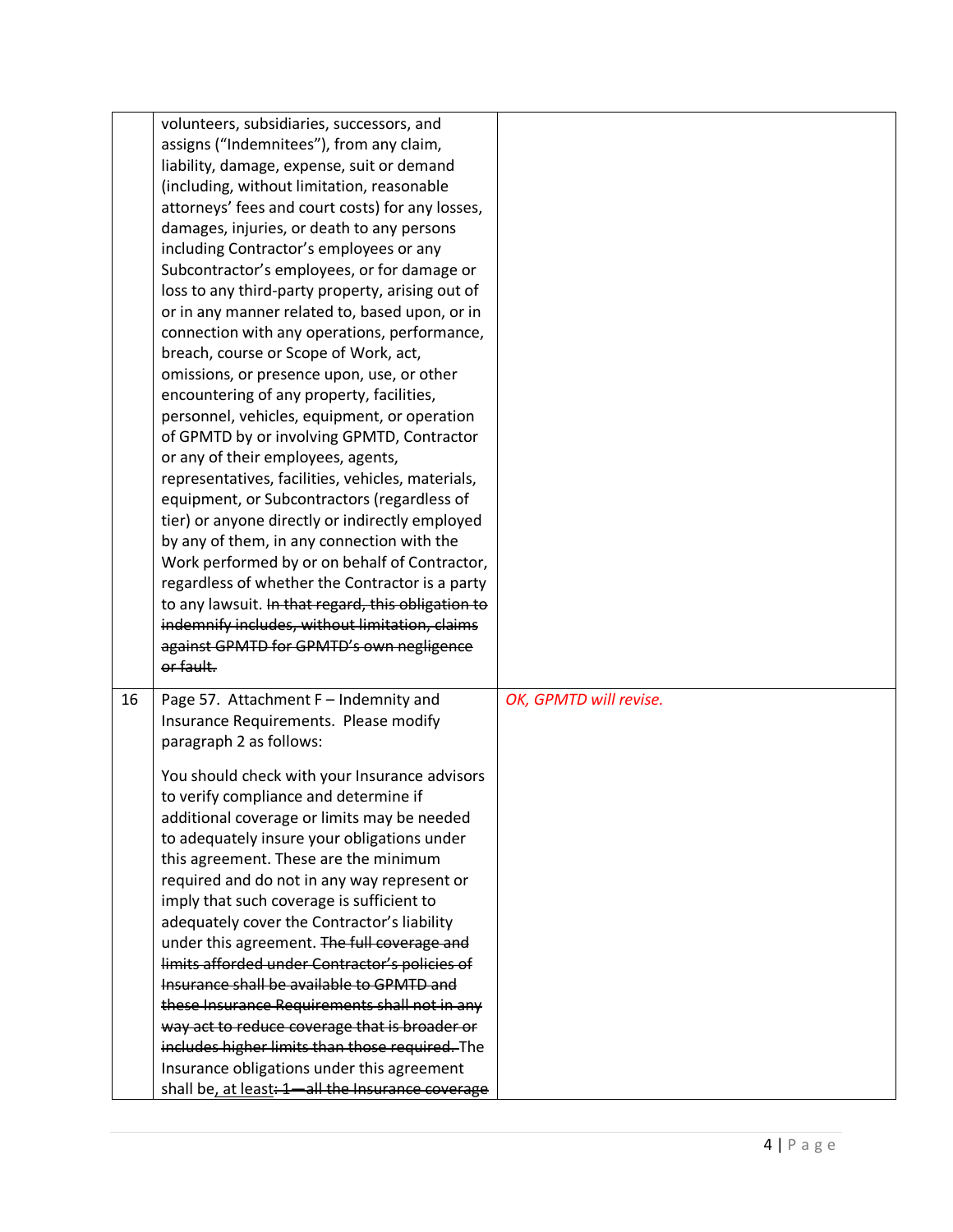|    | and limits carried by or available to the                                                                                                                                                                                                                        |                                                        |
|----|------------------------------------------------------------------------------------------------------------------------------------------------------------------------------------------------------------------------------------------------------------------|--------------------------------------------------------|
|    | Contractor; or 2-the minimum Insurance                                                                                                                                                                                                                           |                                                        |
|    | requirements shown in this agreement,                                                                                                                                                                                                                            |                                                        |
|    | whichever is greater. Any insurance proceeds                                                                                                                                                                                                                     |                                                        |
|    | in excess of the specified minimum limits and                                                                                                                                                                                                                    |                                                        |
|    | coverage required, which are applicable to a                                                                                                                                                                                                                     |                                                        |
|    | given loss, shall be available to GPMTD.                                                                                                                                                                                                                         |                                                        |
|    | REASON: The companies engaged in tire<br>leasing are major companies that most likely<br>have higher coverage amounts. That is not a<br>reason GPMTD should be entitled to those<br>coverages. The specified coverage for the<br>project should be the coverage. |                                                        |
| 17 | Page 57. Attachment F - Indemnity and                                                                                                                                                                                                                            | In reference to question #8.                           |
|    | Insurance Requirements. Please modify                                                                                                                                                                                                                            |                                                        |
|    | paragraph 3 as follows:                                                                                                                                                                                                                                          | GPMTD is agreeable to signing a nondisclosure          |
|    | Contractor shall furnish the GPMTD with                                                                                                                                                                                                                          | agreement where GPMTD would keep them                  |
|    | original Certificates of Insurance including all                                                                                                                                                                                                                 | confidential unless in litigation with them concerning |
|    | required amendatory endorsements (or copies                                                                                                                                                                                                                      | the insurance provided as a compromise.                |
|    | of the applicable policy language effecting                                                                                                                                                                                                                      |                                                        |
|    | coverage required by this clause) and a copy of                                                                                                                                                                                                                  |                                                        |
|    | the Declarations and Endorsement Page of the                                                                                                                                                                                                                     |                                                        |
|    | CGL policy listing all policy endorsements to                                                                                                                                                                                                                    |                                                        |
|    | GPMTD before work begins. GPMTD reserves                                                                                                                                                                                                                         |                                                        |
|    | the right to inspect require full-certified copies                                                                                                                                                                                                               |                                                        |
|    | of all Insurance coverage at Contractors'                                                                                                                                                                                                                        |                                                        |
|    | headquarters during normal business hours                                                                                                                                                                                                                        |                                                        |
|    | and upon request and endorsements.                                                                                                                                                                                                                               |                                                        |
| 18 | Page 57. Attachment F - Indemnity and                                                                                                                                                                                                                            | OK, GPMTD will revise.                                 |
|    | Insurance Requirements. Please modify I.                                                                                                                                                                                                                         |                                                        |
|    | Indemnification as follows:                                                                                                                                                                                                                                      |                                                        |
|    | To the fullest extent permitted by law,                                                                                                                                                                                                                          |                                                        |
|    | Contractor agrees to indemnify, and hold                                                                                                                                                                                                                         |                                                        |
|    | harmless, and upon request, defend GPMTD,                                                                                                                                                                                                                        |                                                        |
|    | its officers, directors, Board Members,                                                                                                                                                                                                                          |                                                        |
|    | employees, agents, representatives,                                                                                                                                                                                                                              |                                                        |
|    | volunteers, subsidiaries, successors, and                                                                                                                                                                                                                        |                                                        |
|    | assigns ("Indemnitees"), from any claim,                                                                                                                                                                                                                         |                                                        |
|    | liability, damage, expense, suit or demand                                                                                                                                                                                                                       |                                                        |
|    | (including, without limitation, reasonable                                                                                                                                                                                                                       |                                                        |
|    | attorneys' fees and court costs) for any losses,                                                                                                                                                                                                                 |                                                        |
|    | damages, injuries, or death to any persons                                                                                                                                                                                                                       |                                                        |
|    | including Contractor's employees or any                                                                                                                                                                                                                          |                                                        |
|    | Subcontractor's employees, or for damage or                                                                                                                                                                                                                      |                                                        |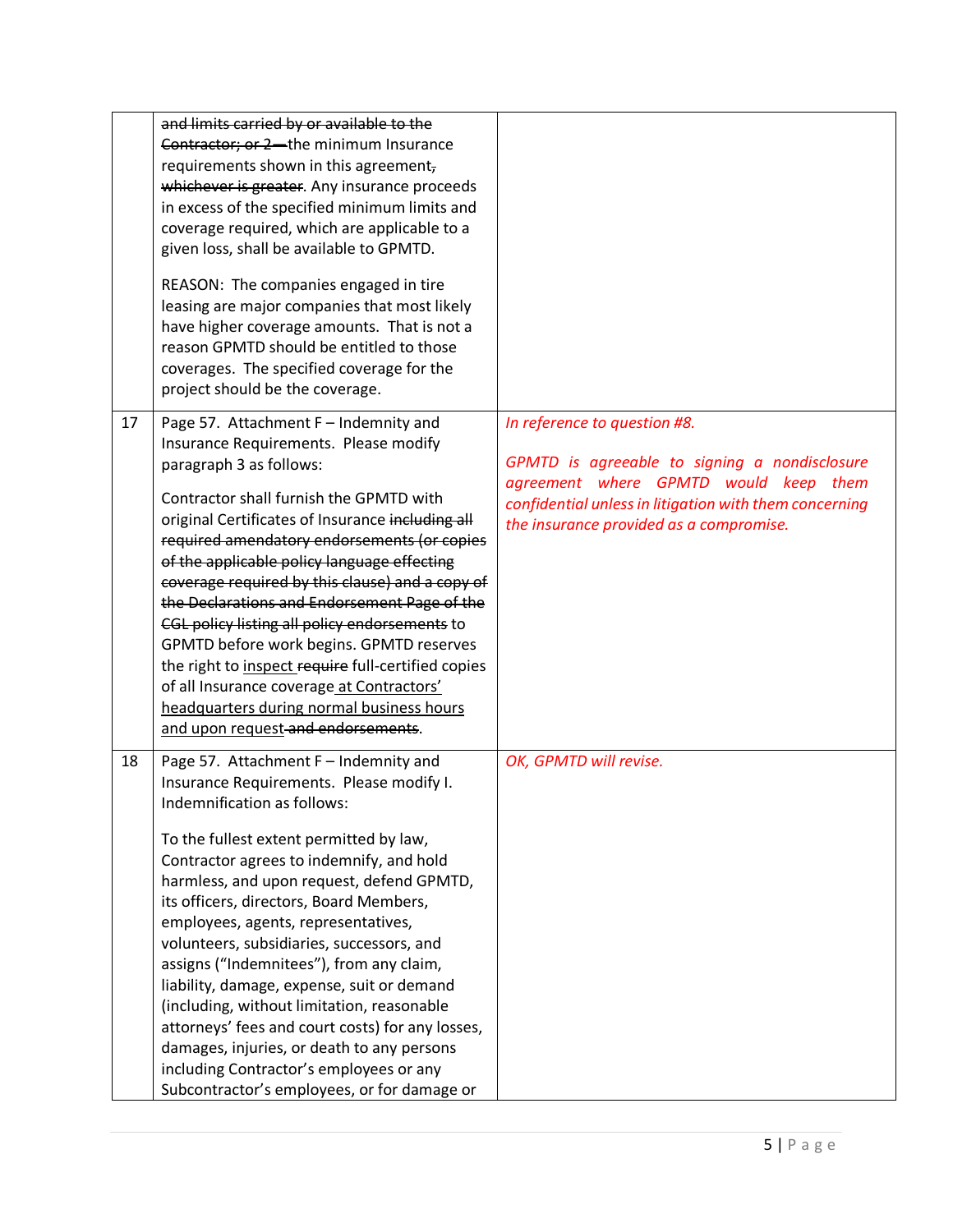|    | loss to any third-party property, arising out of                                   |                        |
|----|------------------------------------------------------------------------------------|------------------------|
|    | or in any manner related to, based upon, or in                                     |                        |
|    | connection with any operations, performance,                                       |                        |
|    | breach, course or scope of Work, act,                                              |                        |
|    | omissions, or presence upon, use, or other                                         |                        |
|    | encountering of any property, facilities,                                          |                        |
|    | personnel, vehicles, equipment, or operation                                       |                        |
|    | of GPMTD by or involving GPMTD, Contractor                                         |                        |
|    | or any of their employees, agents,                                                 |                        |
|    | representatives, facilities, vehicles, materials,                                  |                        |
|    | equipment, or Subcontractors (regardless of                                        |                        |
|    | tier) or anyone directly or indirectly employed                                    |                        |
|    | by any of them, in any connection with the                                         |                        |
|    | Work performed by or on behalf of Contractor,                                      |                        |
|    | regardless of whether the Contractor is a party                                    |                        |
|    | to any lawsuit. In that regard, this obligation to                                 |                        |
|    | indemnify includes, without limitation, claims                                     |                        |
|    | against GPMTD for GPMTD's own negligence                                           |                        |
|    | or fault.                                                                          |                        |
|    |                                                                                    | OK, GPMTD will revise. |
| 19 | Page 57. Attachment F - Indemnity and<br>Insurance Requirements. Please modify II. |                        |
|    | Insurance as follows:                                                              |                        |
|    |                                                                                    |                        |
|    | All insurance required except for worker's                                         |                        |
|    | compensation shall be endorsed to add                                              |                        |
|    | Greater Peoria Mass Transit District, it's                                         |                        |
|    | officials, Board members, employees, agents                                        |                        |
|    | and volunteers to be added to all liabilities                                      |                        |
|    | policies as additional insureds. The                                               |                        |
|    | contractor's insurer Contractor will provide at                                    |                        |
|    | least 30 days written notice of cancellation.                                      |                        |
| 20 | Page 16. 2-2 General Conditions:                                                   | OK, GPMTD will revise. |
|    | a. Please add "applicable" between "all" and                                       |                        |
|    | "U.S." on line 1.                                                                  |                        |
|    | b. Please add "applicable" between "all" and                                       |                        |
|    | "federal" on line 3.                                                               |                        |
| 21 | Page 17. 2-5 Material Furnished:                                                   | OK, GPMTD will revise. |
|    |                                                                                    |                        |
|    | Please add "applicable" between "all" and                                          |                        |
|    | "federal" on line 1.                                                               |                        |
| 22 | Page 18. 2-11 Title to Tire and Tires                                              | OK, GPMTD will revise. |
|    | Equipment:                                                                         |                        |
|    | Please add "applicable" between "all" and                                          |                        |
|    |                                                                                    |                        |
|    | "federal" on line 2 under the head                                                 |                        |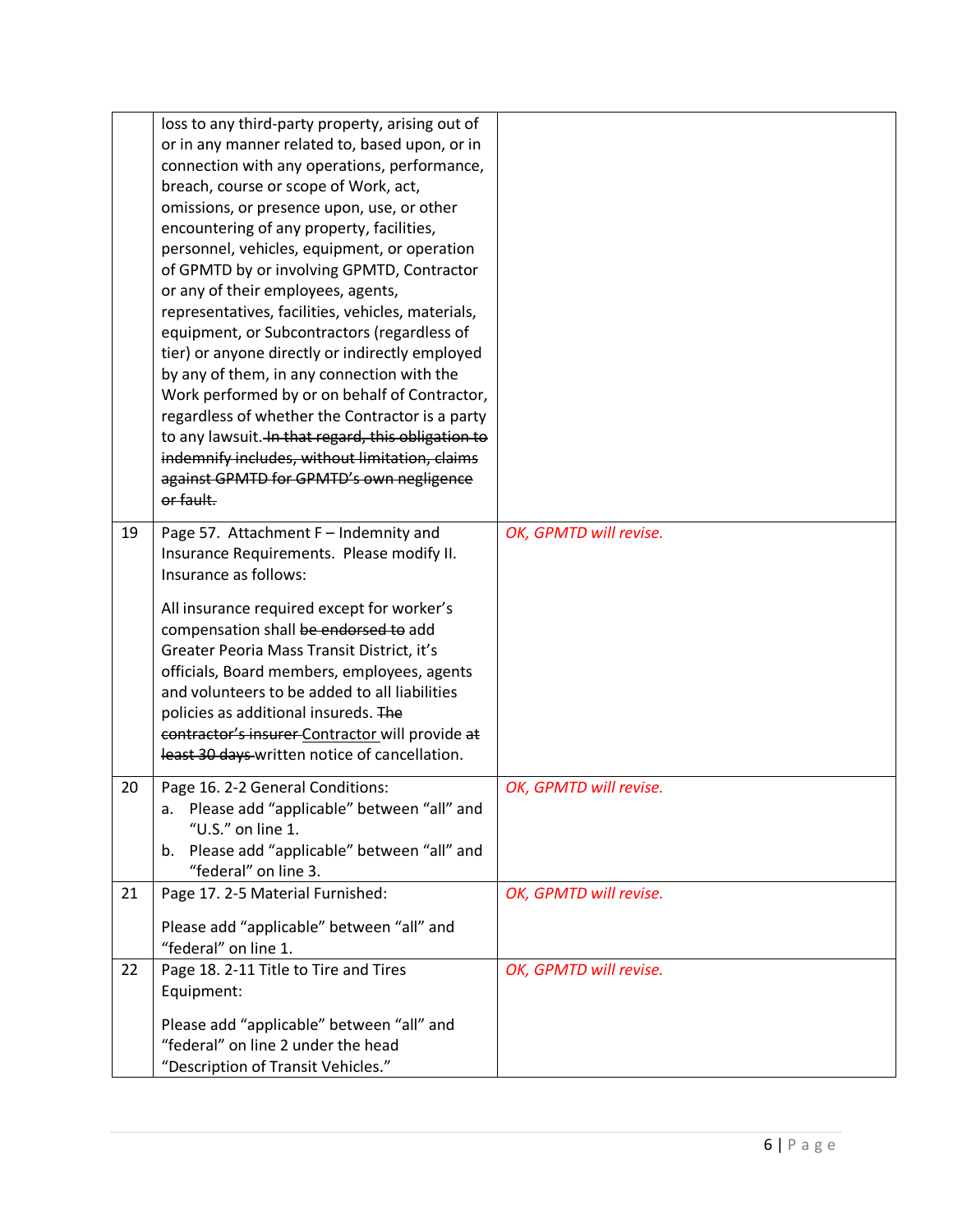| 23 | Page 18. 2-13 Special Conditions:                 | OK, GPMTD will revise.                             |
|----|---------------------------------------------------|----------------------------------------------------|
|    | Please add the following as the last sentence:    |                                                    |
|    | "The lessor shall not be responsible for any      |                                                    |
|    | warranties related to any such test tires from    |                                                    |
|    | companies other than the lessor."                 |                                                    |
| 24 | Page 19. 2-15 Scrap Tires and Disposal:           | OK, GPMTD will revise.                             |
|    |                                                   |                                                    |
|    | Please add "applicable" between "all" and         |                                                    |
|    | "Federal" on line 3 of the last paragraph.        |                                                    |
| 25 | Page 20. 2-21 Contract Termination:               | <b>No</b>                                          |
|    | Two Requests - (i) Please delete the first        |                                                    |
|    | sentence and replace it with the fallowing.       |                                                    |
|    | "Either party may, in its sole discretion and     |                                                    |
|    | without any reason, terminate this contract       |                                                    |
|    | at any time by furnishing the other party with    |                                                    |
|    | thirty (30) days' written notice of termination." |                                                    |
|    |                                                   |                                                    |
|    | (ii) please add "the close out costs and"         |                                                    |
|    | between "Pay for" and "all original" on line 6    |                                                    |
|    | so that it reads as follows. "Pay for the close   |                                                    |
|    | out costs and all original tread on buses, in     |                                                    |
|    | GPMTD's garage, in transit or in stock, that      |                                                    |
|    | have been assigned by Supplier to GPMTD's         |                                                    |
| 26 | fleet."<br>Page 32. 5-7 Lack of Funds:            | OK, GPMTD will revise.                             |
|    |                                                   |                                                    |
|    | Please add the following as the last sentence:    |                                                    |
|    | "In the event of the unavailability               |                                                    |
|    | of funding, GPMTD, upon termination, will pay     |                                                    |
|    | for all unused mileage in the relevant tires and  |                                                    |
|    | take title to such tires "as is"."                |                                                    |
| 27 | Page 32. 5-8 Force Majeure:                       | <b>No</b>                                          |
|    | Please delete the following from the second       |                                                    |
|    | sentence: "and recover from Contractor any        |                                                    |
|    | increased costs, thereby incurred together        |                                                    |
|    | with all resulting incidental and consequential   |                                                    |
|    | damages"                                          |                                                    |
| 28 | Page 33. 5-11 Indemnification and Hold            | No, however GPMTD will remove the last sentence of |
|    | Harmless:                                         | paragraph.                                         |
|    | Please replace the language under this Section    |                                                    |
|    | with the following: "Contractor shall             |                                                    |
|    | indemnify, keep and save harmless GPMTD,          |                                                    |
|    | its directors members agents officers and         |                                                    |
|    | employees for losses liability damages costs      |                                                    |
|    | and expenses (including reasonable                |                                                    |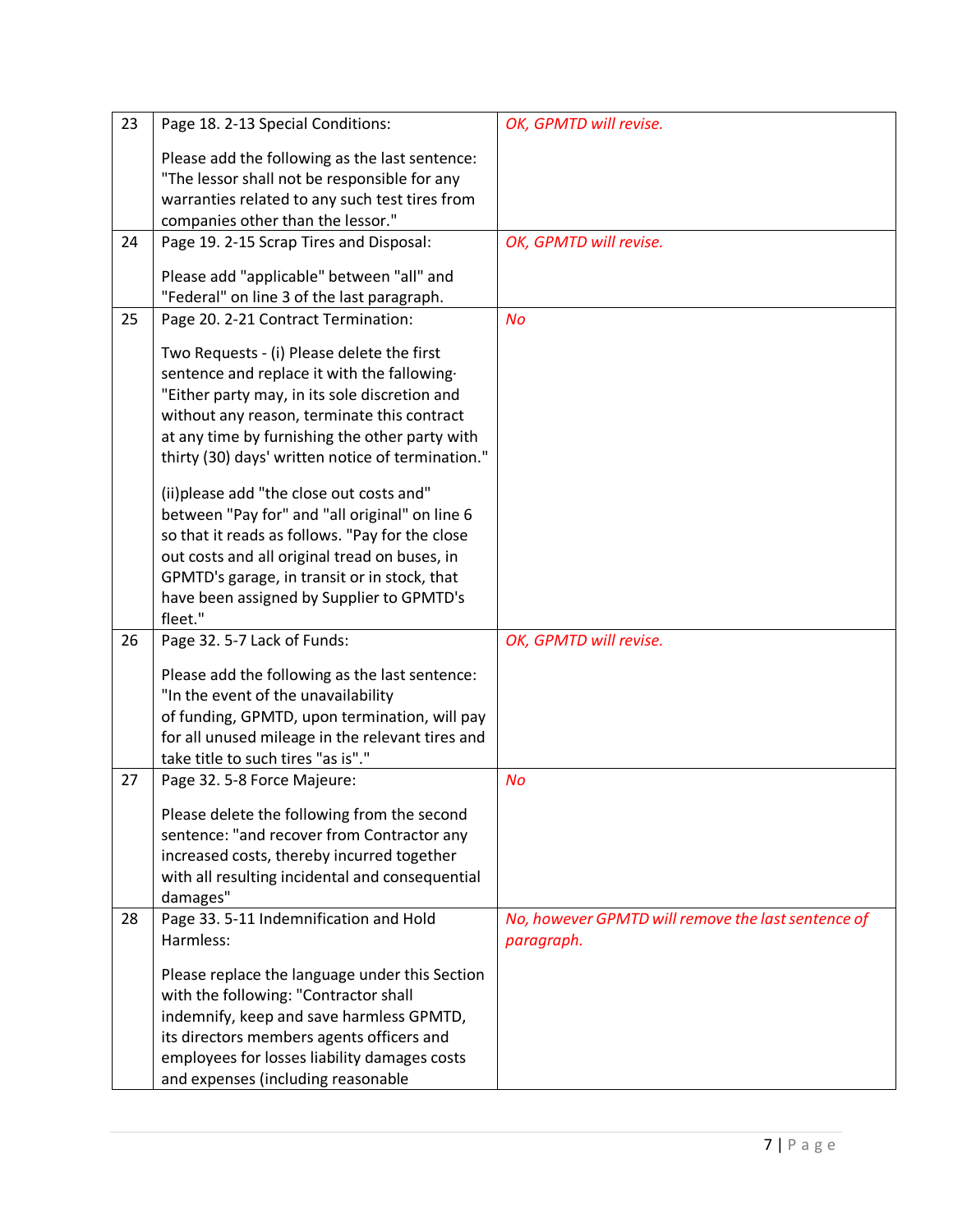|    | costs of litigation and reasonable attorneys'    |                        |
|----|--------------------------------------------------|------------------------|
|    | fees) (collectively, the "Losses") arising from  |                        |
|    | third-party claims for bodily injury, death,     |                        |
|    | or tangible property damage, to the extent       |                        |
|    | that such Losses are caused by the negligence    |                        |
|    | or willful misconduct of Contractor in the       |                        |
|    | performance of this Contract by Contractor;      |                        |
|    | provided that GPMTD shall give Contractor        |                        |
|    | prompt written notice of any such third-         |                        |
|    | party claim or lawsuit for which                 |                        |
|    | indemnification is sought hereunder,             |                        |
|    | cooperate in the defense thereof, and grant      |                        |
|    |                                                  |                        |
|    | Contractor the right to defend, settle, or       |                        |
|    | alternatively dispose of such claim or lawsuit,  |                        |
|    | including, without limitation, the right to      |                        |
|    | select legal counsel.                            |                        |
|    | GPMTD shall indemnify, keep and save             |                        |
|    | harmless Contractor, its directors, members,     |                        |
|    | agents, officers, and employees, for all losses  |                        |
|    | arising from or in connection with third-party   |                        |
|    | claims of injury, death, or tangible property    |                        |
|    | damage, to the extent that such losses are       |                        |
|    | caused by the negligence or willful misconduct   |                        |
|    | of GPMTD. its agents or employees.               |                        |
|    |                                                  |                        |
|    | Notwithstanding any other provision of this      |                        |
|    | contract to the contrary, in no event shall      |                        |
|    | either party be liable for any loss of actual or |                        |
|    | anticipated profits, loss of anticipated         |                        |
|    | business, downtime costs or delay claims         |                        |
|    | (whether direct or indirect), nor for any other  |                        |
|    | special, indirect, incidental, or consequential  |                        |
|    | damages arising out of, relating to, or in any   |                        |
|    | way connected with this contract or the          |                        |
|    | provision of tires and/or services, whether      |                        |
|    | based in warranty, contract, tort, negligence,   |                        |
|    | strict liability, or otherwise."                 |                        |
| 29 | Page 42. 7-7 Audit and Inspection of Records:    | OK, GPMTD will revise. |
|    | Please add the following as the last sentence:   |                        |
|    | "Any access to the contractor's records and      |                        |
|    | reports pursuant to this Section shall be upon   |                        |
|    | thirty (30) days' prior written notice, during   |                        |
|    | normal business hours and at the sole cost and   |                        |
|    | expense of the accessing party."                 |                        |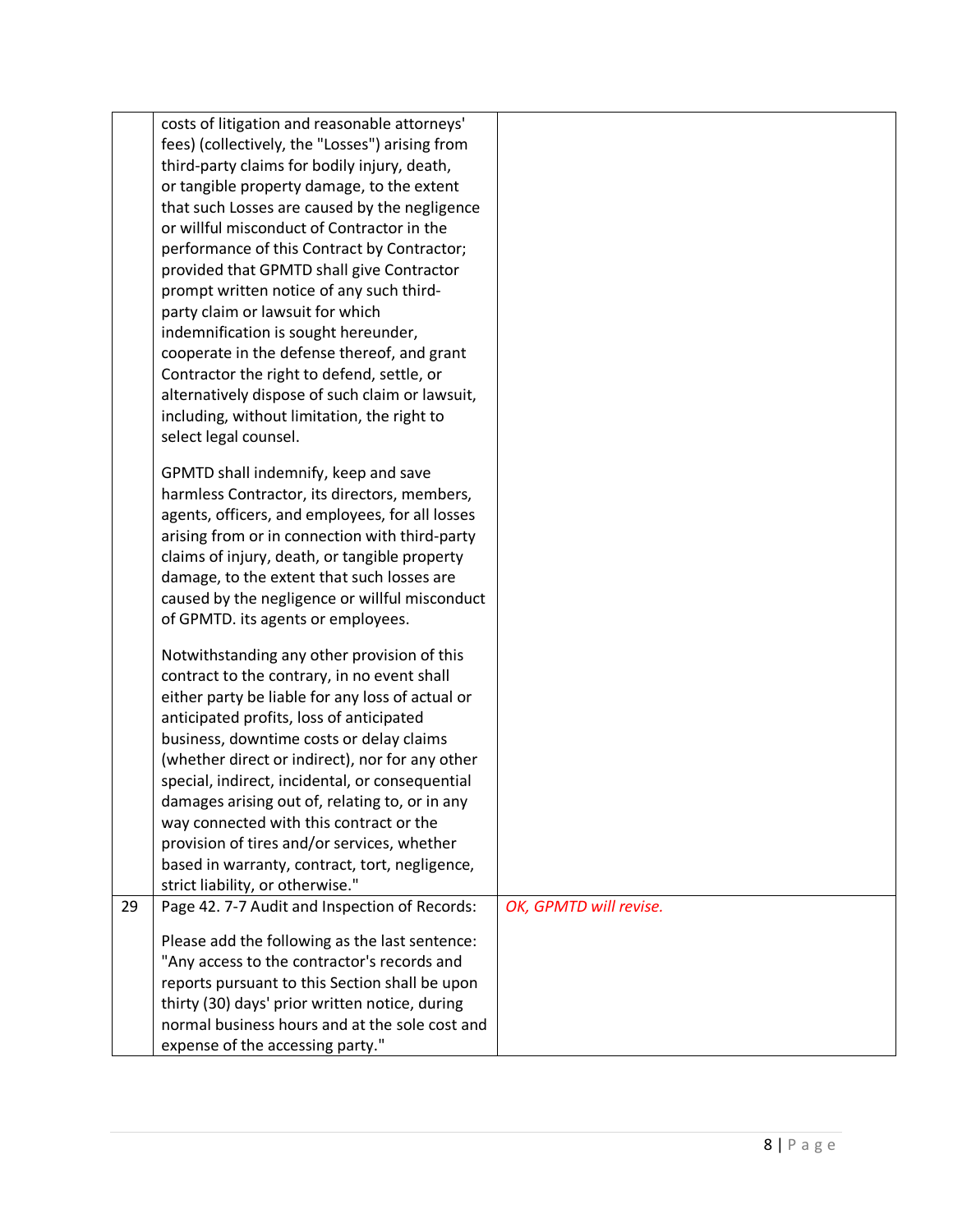| 30 | Page 42. 7-8 Assignment:                                                                                                                                                                                                                                                                                                                                                                                                                                                                                                                      | OK, GPMTD will revise. |
|----|-----------------------------------------------------------------------------------------------------------------------------------------------------------------------------------------------------------------------------------------------------------------------------------------------------------------------------------------------------------------------------------------------------------------------------------------------------------------------------------------------------------------------------------------------|------------------------|
|    | (i)Please replace the first sentence of the<br>second paragraph with the following: "Neither<br>party shall delegate any duties or obligations<br>under this Contract, nor assign, transfer,<br>convey, sublet, subcontract or otherwise<br>dispose of the Contract or its right, duty, title<br>or interest m or to the same, or any part<br>thereof, without previous written consent of<br>the other party."<br>(ii)Please delete the third paragraph in its                                                                               |                        |
|    | entirety.                                                                                                                                                                                                                                                                                                                                                                                                                                                                                                                                     |                        |
| 31 | Page 44. 8-3 Access to Records and Reports:<br>Please add the following as new Sub-Section 8:<br>"Any access to the Contractor's records and<br>reports pursuant to this Section shall be upon<br>thirty (30) days' prior written notice, during<br>normal business hours and at the sole cost and<br>expense of the accessing party."                                                                                                                                                                                                        | OK, GPMTD will revise. |
| 32 | Page 45. 8-5 Termination Provisions:                                                                                                                                                                                                                                                                                                                                                                                                                                                                                                          | No                     |
|    | Three Requests - (i) Sub-Section 1<br>(Termination for Convenience (General<br>Provision)) - please replace the first two<br>sentences with the following: Either party may<br>terminate this contract, in whole or in part, at<br>any time by thirty (30) days prior written<br>notice to the other party. The Contractor shall<br>be paid its costs on work performed up to the<br>time of termination, along with its close out<br>costs including the remaining value of tread on<br>leased tires mounted on buses and in spare<br>stock. |                        |
|    | (ii) Sub-Section 1 (Termination for<br>Convenience (General Provision)) - please<br>delete "or contract closeout cost" from the<br>third sentence so that it reads: GPMTD will not<br>be responsible for lost profits if this contract is<br>terminated for convenience."<br>(iii) Sub-Section 2 ( Termination tor Default<br>[Breach or Cause] (General Provision)) - please<br>add the following as the third paragraph: "If                                                                                                                |                        |
|    | GPMTD fails to make any payment due or to<br>perform any obligation under this contract,                                                                                                                                                                                                                                                                                                                                                                                                                                                      |                        |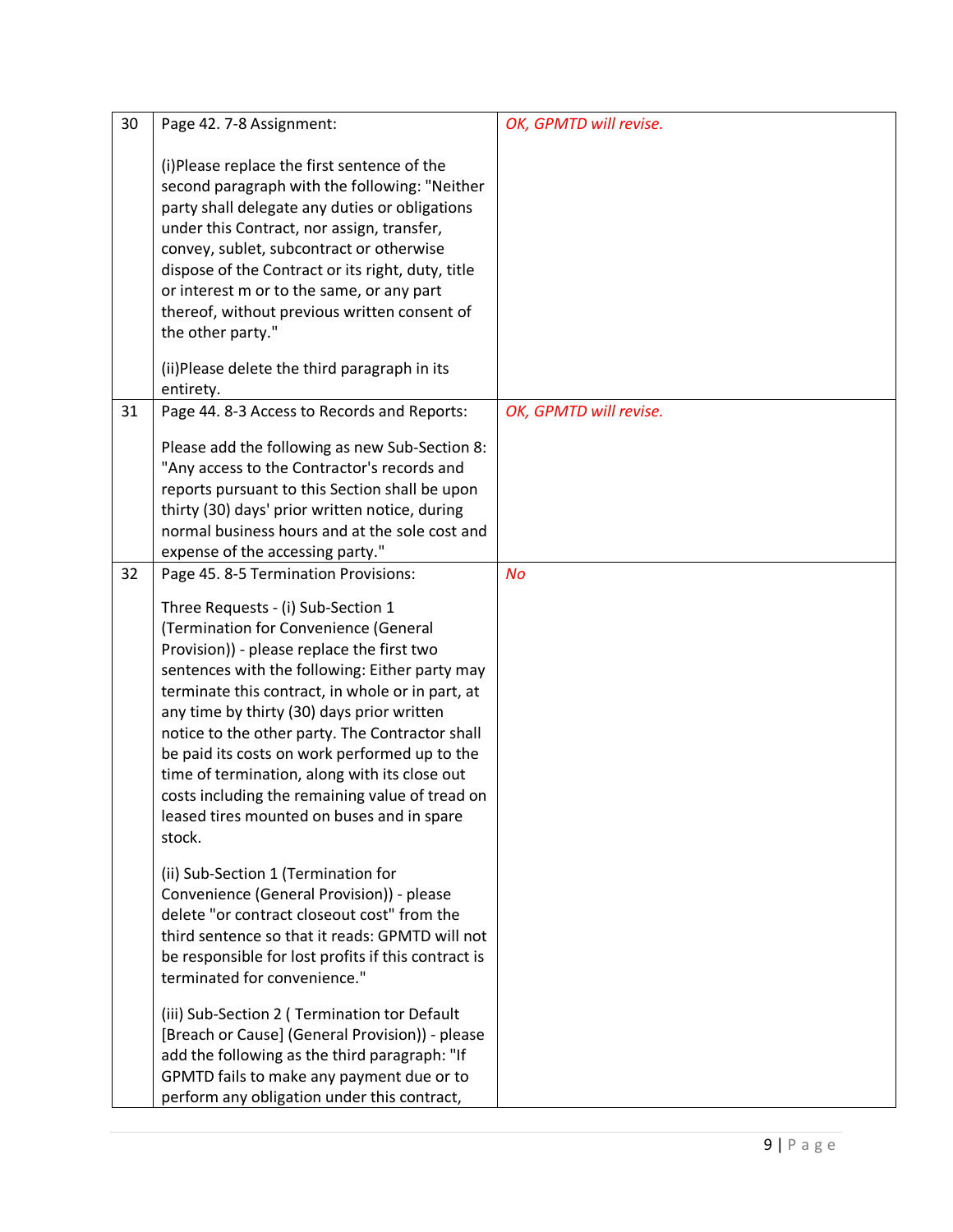|    | the Contractor may, at its option and without     |                        |
|----|---------------------------------------------------|------------------------|
|    | waiving or limiting any of its other rights or    |                        |
|    | remedies under this contract or at law, declare   |                        |
|    | all of GPM IDs indebtedness and obligations to    |                        |
|    | the Contractor to be immediately due and          |                        |
|    | payable and may immediately terminate this        |                        |
|    | contract by giving written notice to GPMTD to     |                        |
|    | that effect. Upon termination of this contract    |                        |
|    | for default by either party, the Contractor shall |                        |
|    | be paid its close out costs including the         |                        |
|    | remaining value of tread on leased fires          |                        |
|    | mounted on buses and in spare stock."             |                        |
| 33 | Page 45. 8-5 Termination Provisions:              | <b>No</b>              |
|    |                                                   |                        |
|    | Two Requests - (i) Sub-Section 3 (Opportunity     |                        |
|    | to Cure (General Provision)) - please replace     |                        |
|    | the first sentence with the following. GPMTD      |                        |
|    | will, in the case of a termination for breach or  |                        |
|    | default, allow the Contractor thirty (30)         |                        |
|    | business days in which to cure the defect."       |                        |
|    |                                                   |                        |
|    | (ii) Sub-Section 3 (Opportunity to Cure           |                        |
|    | (General Provision))- please replace ten (10)     |                        |
|    | days with thirty (30) days on line 2 of the       |                        |
|    | second paragraph.                                 |                        |
| 34 | Page 49. 8-11 Disputes, Breaches, Defaults, or    | OK, GPMTD will revise. |
|    | Other Litigation:                                 |                        |
|    |                                                   |                        |
|    | Please replace the first paragraph with the       |                        |
|    | following: "GPMTD and the Contractor intend       |                        |
|    | to resolve all disputes under this contract to    |                        |
|    | the best of their abilities in an informal        |                        |
|    | manner. In the event that a resolution of the     |                        |
|    | dispute is not mutually agreed upon, the          |                        |
|    | parties can agree to mediate the dispute or       |                        |
|    | proceed with litigation. The Contractor shall     |                        |
|    | not be bound by any decision of GPMTD nor         |                        |
|    | shall the Contractor be required to exhaust all   |                        |
|    | administrative remedies before commencing         |                        |
|    | litigation in a court of competent jurisdiction   |                        |
|    | within the state in which GPMTD is located.       |                        |
|    | Notwithstanding any provision of this Section,    |                        |
|    | or any other provision of this contract,          |                        |
|    | it is expressly agreed and understood that any    |                        |
|    | court proceeding arising out of a dispute         |                        |
|    | under this contract shall be heard by a court     |                        |
|    | de novo and the court shall not be limited in     |                        |
|    | such proceeding to the issue of whether           |                        |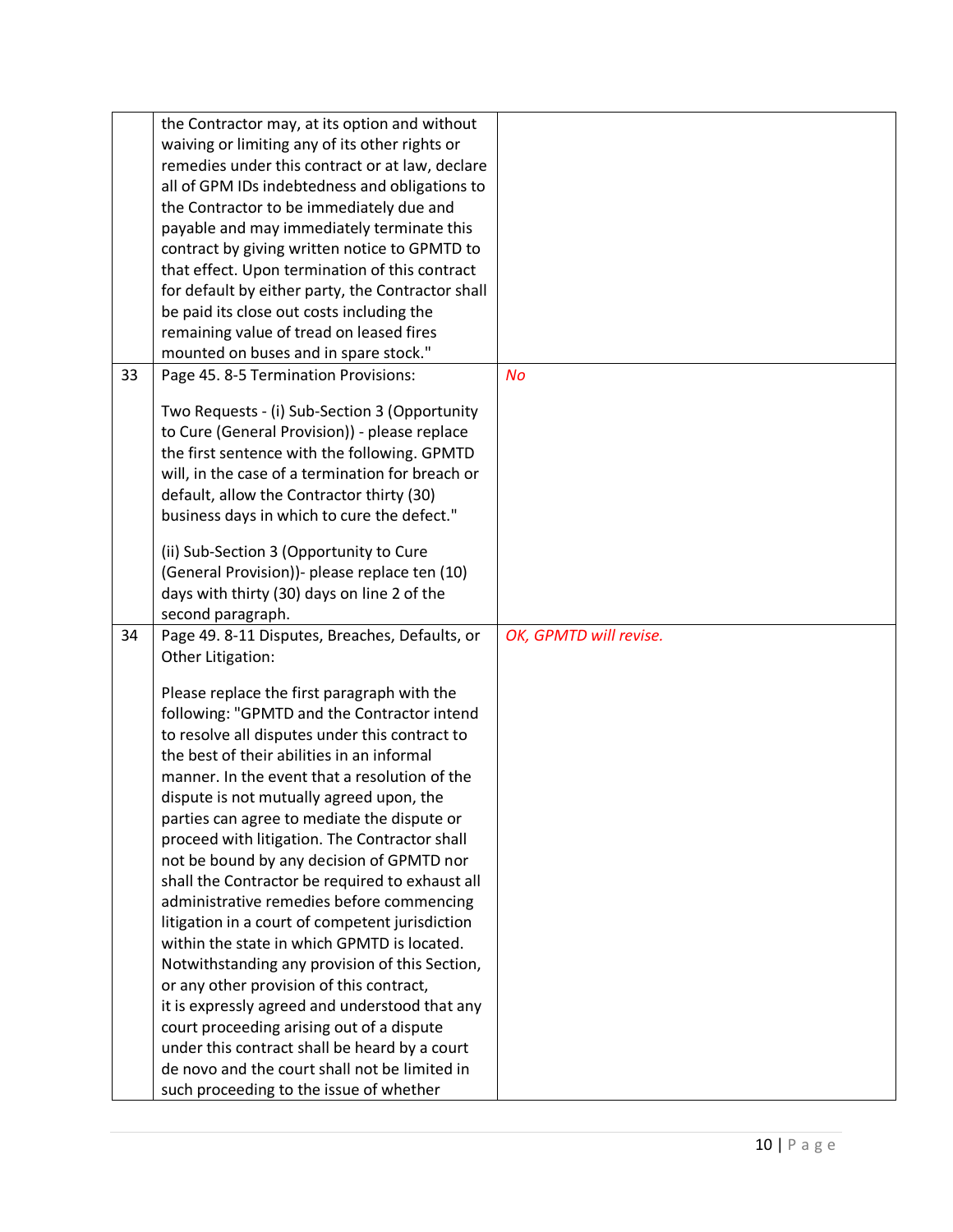|    | GPMTD acted in an arbitrary, capricious or       |                                                    |
|----|--------------------------------------------------|----------------------------------------------------|
|    | grossly erroneous manner."                       |                                                    |
|    |                                                  |                                                    |
|    |                                                  |                                                    |
| 35 | Page 57. Attachment F Indemnity and              | <b>Same as Question #28:</b>                       |
|    | Insurance Requirements:                          | No, however GPMTD will remove the last sentence of |
|    | Please replace the language under Section I      | paragraph.                                         |
|    | (Indemnification) with the following:            |                                                    |
|    | "Contractor shall indemnify, keep and save       |                                                    |
|    | harmless GPMTD, its directors, members,          |                                                    |
|    | agents, officers, and employees for losses,      |                                                    |
|    | liability, damages, costs, and expenses          |                                                    |
|    | (including reasonable costs of                   |                                                    |
|    | litigation and reasonable attorneys fees)        |                                                    |
|    | (collectively, the "Losses") arising from third- |                                                    |
|    | party, claims for bodily injury, death, or       |                                                    |
|    | tangible property damage, to the extent that     |                                                    |
|    | such Losses are caused by the negligence or      |                                                    |
|    | willful misconduct of Contractor in the          |                                                    |
|    | performance of this contract by Contractor;      |                                                    |
|    | provided that GPMTD shall give Contractor        |                                                    |
|    | prompt written notice of any such third- party   |                                                    |
|    | claim or lawsuit for which indemnification is    |                                                    |
|    | sought hereunder, cooperate in the defense       |                                                    |
|    | thereof, and grant Contractor the right to       |                                                    |
|    | defend, settle, or alternatively dispose of such |                                                    |
|    | claim or lawsuit, including, without limitation, |                                                    |
|    | the right to select legal counsel.               |                                                    |
| 36 | Page 57. Attachment F Indemnity and              | Same as Question #28 & #35:                        |
|    | Insurance Requirements:                          |                                                    |
|    |                                                  | No, however GPMTD will remove the last sentence of |
|    | Please replace the language under Section I      | paragraph.                                         |
|    | (Indemnification) with the following:            |                                                    |
|    | 'Contractor shall indemnify, keep and save       |                                                    |
|    | harmless GPMTD, its directors, members,          |                                                    |
|    | agents. officers, and employees for losses,      |                                                    |
|    | liability, damages, costs, and expenses          |                                                    |
|    | (including reasonable costs of litigation and    |                                                    |
|    | reasonable attorneys' fees) (collectively, the   |                                                    |
|    | "Losses") arising from third-party claims for    |                                                    |
|    | bodily injury, death, or tangible property       |                                                    |
|    | damage, to the extent that such Losses are       |                                                    |
|    | caused by the negligence or willful misconduct   |                                                    |
|    | of Contractor in the performance of this         |                                                    |
|    | contract by Contractor; provided that GPMTD      |                                                    |
|    | shall give Contractor prompt written notice of   |                                                    |
|    | any such third-party claim or lawsuit for which  |                                                    |
|    | indemnification is sought hereunder,             |                                                    |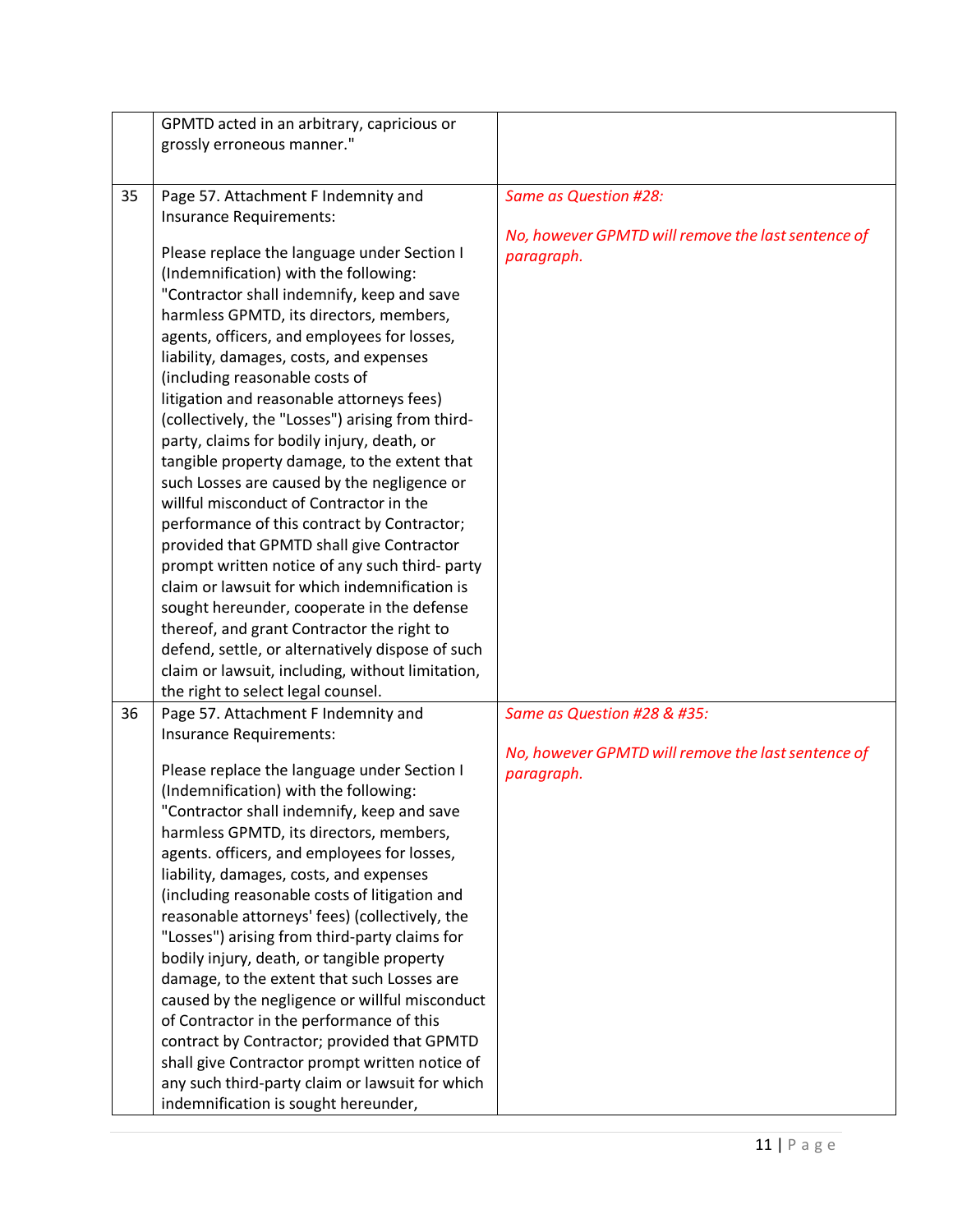|    | cooperate in the defense thereof, and grant        |                        |
|----|----------------------------------------------------|------------------------|
|    | Contractor the right to defend, settle, or         |                        |
|    |                                                    |                        |
|    | alternatively dispose of such claim                |                        |
|    | or lawsuit, including, without limitation, the     |                        |
|    | right to select legal counsel.                     |                        |
|    | GPMTD shall indemnify, keep and save               |                        |
|    |                                                    |                        |
|    | harmless the Contractor, its directors,            |                        |
|    | members, agents, officers, and employees, for      |                        |
|    | all losses arising from or in connection with      |                        |
|    | third-party claims of injury, death or tangible    |                        |
|    | property damage, to the extent that such           |                        |
|    | losses are caused by the negligence or willful     |                        |
|    | misconduct of GPMTD, its agents or                 |                        |
|    | employees. Notwithstanding any other               |                        |
|    | provision of this contract to the contrary, in no  |                        |
|    | event shall either party be liable for any loss of |                        |
|    | actual or anticipated profits loss of anticipated  |                        |
|    | business downtime costs or delay claims            |                        |
|    | (whether direct or indirect) nor for any other     |                        |
|    | special, indirect, incidental, or consequential    |                        |
|    | damages arising out of, relating to, or in any     |                        |
|    | way connected with this contract or the            |                        |
|    | provision of tires and/or services, whether        |                        |
|    |                                                    |                        |
|    | based in warranty, contract, tort, negligence,     |                        |
|    | strict liability, or otherwise."                   |                        |
| 37 | Page 25. 3-14.1 General Requirements:              | OK, GPMTD will revise. |
|    | Please revise this paragraph to read:              |                        |
|    |                                                    |                        |
|    | All insurance policies shall be written with a     |                        |
|    | company or companies licensed to conduct           |                        |
|    | business within the State of Illinois and holding  |                        |
|    | a current Best's Key Rating of A-VII or better.    |                        |
|    | Contractor agrees to name GPMTD as                 |                        |
|    | additional insureds on General, Business           |                        |
|    | Automobile liability policies by endorsement       |                        |
|    | to the policies by way of blanket endorsement.     |                        |
|    | Insurance policies shall be endorsed by way of     |                        |
|    | blanket endorsement to give GPMTD 30 days          |                        |
|    | written notice (30 days in case of Workers         |                        |
|    | Compensation) of cancellation for any reason,      |                        |
|    |                                                    |                        |
|    | non-renewal or material change in coverage or      |                        |
|    | limits. In case of non-payment of premium by       |                        |
|    | Contractor, GPMTD retains the rights but is        |                        |
|    | not obligated to pay any premiums and deduct       |                        |
|    | such amounts from any payments due to the          |                        |
|    | Contractor.                                        |                        |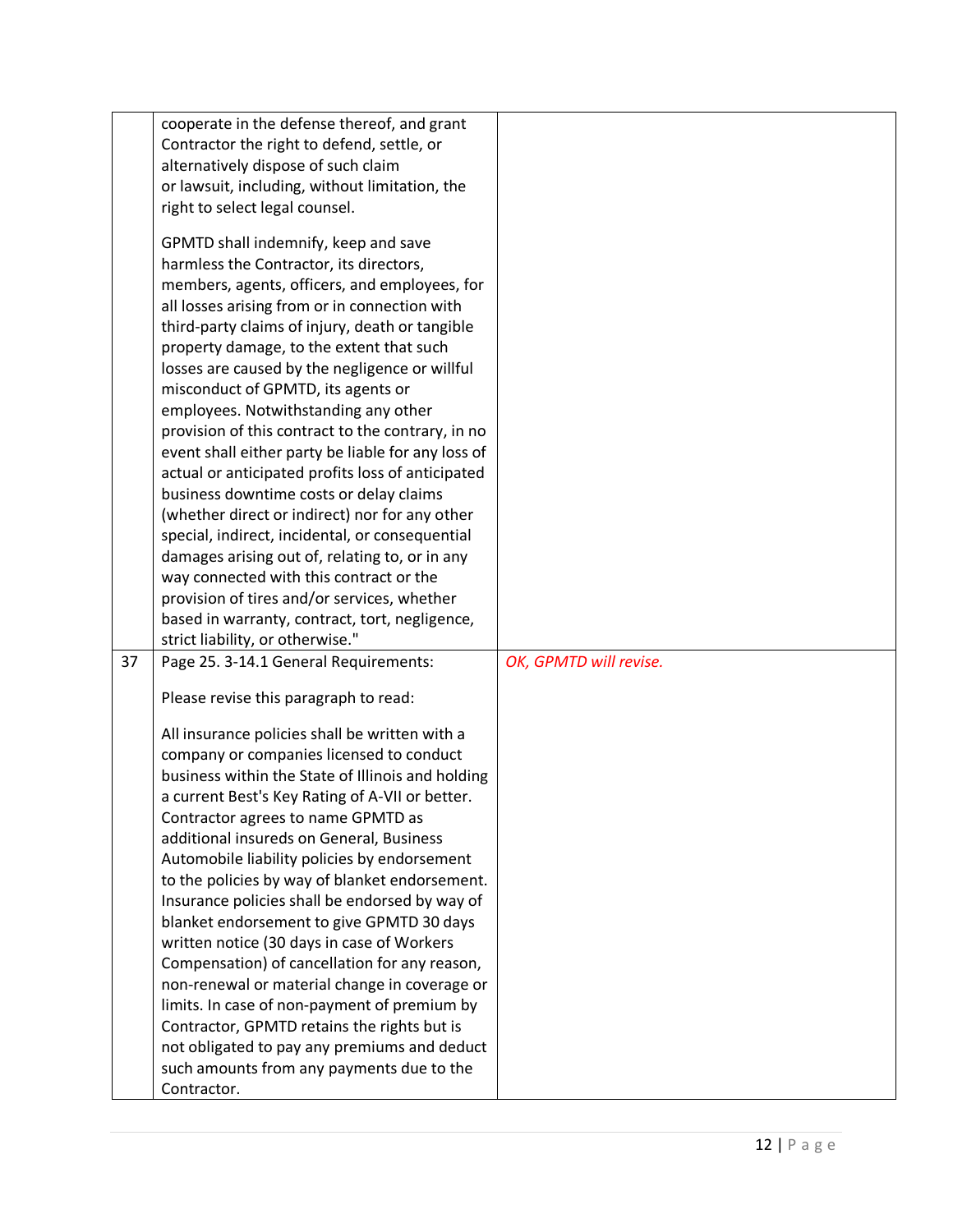| 38 | Page 25. 3-14.1 General Requirements:                            | OK, GPMTD will revise. |
|----|------------------------------------------------------------------|------------------------|
|    | Please this language from the second                             |                        |
|    | paragraph:                                                       |                        |
|    |                                                                  |                        |
|    | There shall be no exclusions for punitive                        |                        |
|    | damages in the General or Business                               |                        |
|    | Automobile policies.                                             |                        |
|    | Complete, certified copies of all insurance                      |                        |
|    | policies applicable to this agreement will be                    |                        |
|    | sent to GPMTD within 60 days of each                             |                        |
|    | inception or anniversary date, so that these                     |                        |
|    | insurance policies may be reviewed by                            |                        |
|    | GPMTD. Until copies of policies are received,                    |                        |
| 39 | Page 26. 3-14.2 (A) General Commercial                           | No                     |
|    | Liability:                                                       |                        |
|    | Please revise the first sentence to read:                        |                        |
|    |                                                                  |                        |
|    | (Occurrence Form), Each shall carry                              |                        |
|    | <b>Commercial General Liability</b>                              |                        |
|    | Insurance on ISO form CG 2010 (04 13) and CG                     |                        |
|    | 2037 (04 13) (or a substitute form providing                     |                        |
|    | equivalent coverage) which is in a form                          |                        |
| 40 | satisfactory to Owner.<br>Page 26. 3-14.2 (A) General Commercial | OK, GPMTD will revise. |
|    | Liability:                                                       |                        |
|    |                                                                  |                        |
|    | Please remove these limits as they are                           |                        |
|    | included in General Liability:                                   |                        |
|    | <b>Products and Completed Operations</b>                         |                        |
|    | Aggregate Limit \$1,000,000                                      |                        |
|    | Fire Damage Limit \$50,000                                       |                        |
|    | Medical Payments - Any One Person \$5,000                        |                        |
| 41 | Page 27. 3-14.2 (B) Business Automobile                          | OK, GPMTD will revise. |
|    | Policy:                                                          |                        |
|    |                                                                  |                        |
|    | Please remove these limits as we are self                        |                        |
|    | insured for Physical Damage:                                     |                        |
|    | Medical Payments (Each Person) \$5,000                           |                        |
|    | Comprehensive (\$5,000 Deductible -                              |                        |
|    | Maximum) Actual Cash Value                                       |                        |
|    | Collision (\$5,000 Deductible - Maximum)                         |                        |
|    | <b>Actual Cash Value</b>                                         |                        |
| 42 | Page 27. 3-14.2 (C) Professional Liability:                      | OK, GPMTD will revise. |
|    |                                                                  |                        |
|    | Please remove these this section entirely. This                  |                        |
|    | is not applicable.                                               |                        |